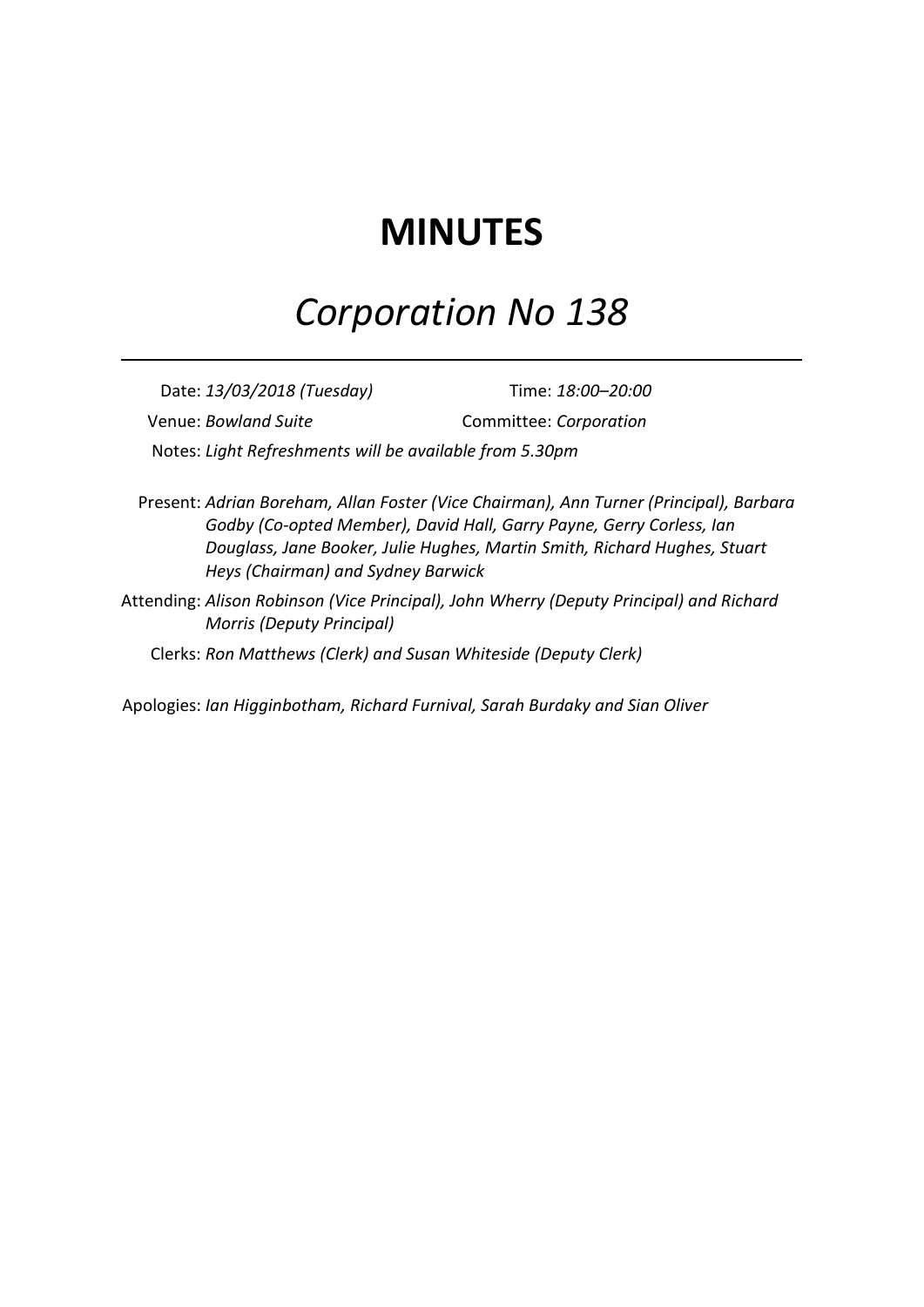## *Public* Minutes

| Item number:<br>(and category) | Item description:                                                                                                                                                                                                                                                       | Queries: |
|--------------------------------|-------------------------------------------------------------------------------------------------------------------------------------------------------------------------------------------------------------------------------------------------------------------------|----------|
| 01.18<br>Decision              | <b>Attendance of Co-opted Governor and College Management</b>                                                                                                                                                                                                           |          |
|                                | Standing Order 13 states that:                                                                                                                                                                                                                                          |          |
|                                | As a matter of policy all meetings of the Corporation and its Committees will be<br>held in private. The agendas and minutes and supporting papers of its public<br>business will be made available to the general public.                                              |          |
|                                | However:                                                                                                                                                                                                                                                                |          |
|                                | (a) The Principal shall be authorised to invite members of staff to attend in their<br>employed capacity for both public and confidential business as appropriate and<br>in accordance with Standing Order 25.                                                          |          |
|                                | (b) The Corporation however, may exclude members of staff from attending<br>any business that it deems necessary.                                                                                                                                                       |          |
|                                | (c) Attendance by other persons shall be at the discretion of the Corporation<br>following advice from the Principal or Clerk.                                                                                                                                          |          |
|                                | However, the Corporation does encourage Co-opted Governors to attend and<br>take part in the discussion and debate.                                                                                                                                                     |          |
|                                | <b>Resolved:</b>                                                                                                                                                                                                                                                        |          |
|                                | 1. That Management attend the public and confidential parts of the meeting.<br>2. That the Co-opted Committee Member attend the meeting                                                                                                                                 |          |
| 02.18<br>Record                | <b>Apologies for Absence</b>                                                                                                                                                                                                                                            |          |
|                                | Apologies had been received from Ian Higginbotham, Sarah Burdaky, Richard<br><b>Furnival and Sian Oliver.</b>                                                                                                                                                           |          |
|                                | David Hall left the meeting after item 21.18 'Confidential Report of the Finance<br>& Resources Committee'.                                                                                                                                                             |          |
| 03.18<br>Record                | <b>Declarations of Interest</b>                                                                                                                                                                                                                                         |          |
|                                | There were no declarations of interest made in respect of items on the public<br>agenda.                                                                                                                                                                                |          |
| 04.18<br><b>Information</b>    | <b>Chair</b>                                                                                                                                                                                                                                                            |          |
|                                | The Chair addressed the Corporation and provided an update on his recent<br>activities on behalf of the College.                                                                                                                                                        |          |
|                                | This was the final Governor meeting for the Principal, Ann Turner. Governors<br>had departed from their normal pre meeting buffet to arrange an extended<br>surprise afternoon tea, at which a gift and flowers were presented. The<br>Principal responded accordingly. |          |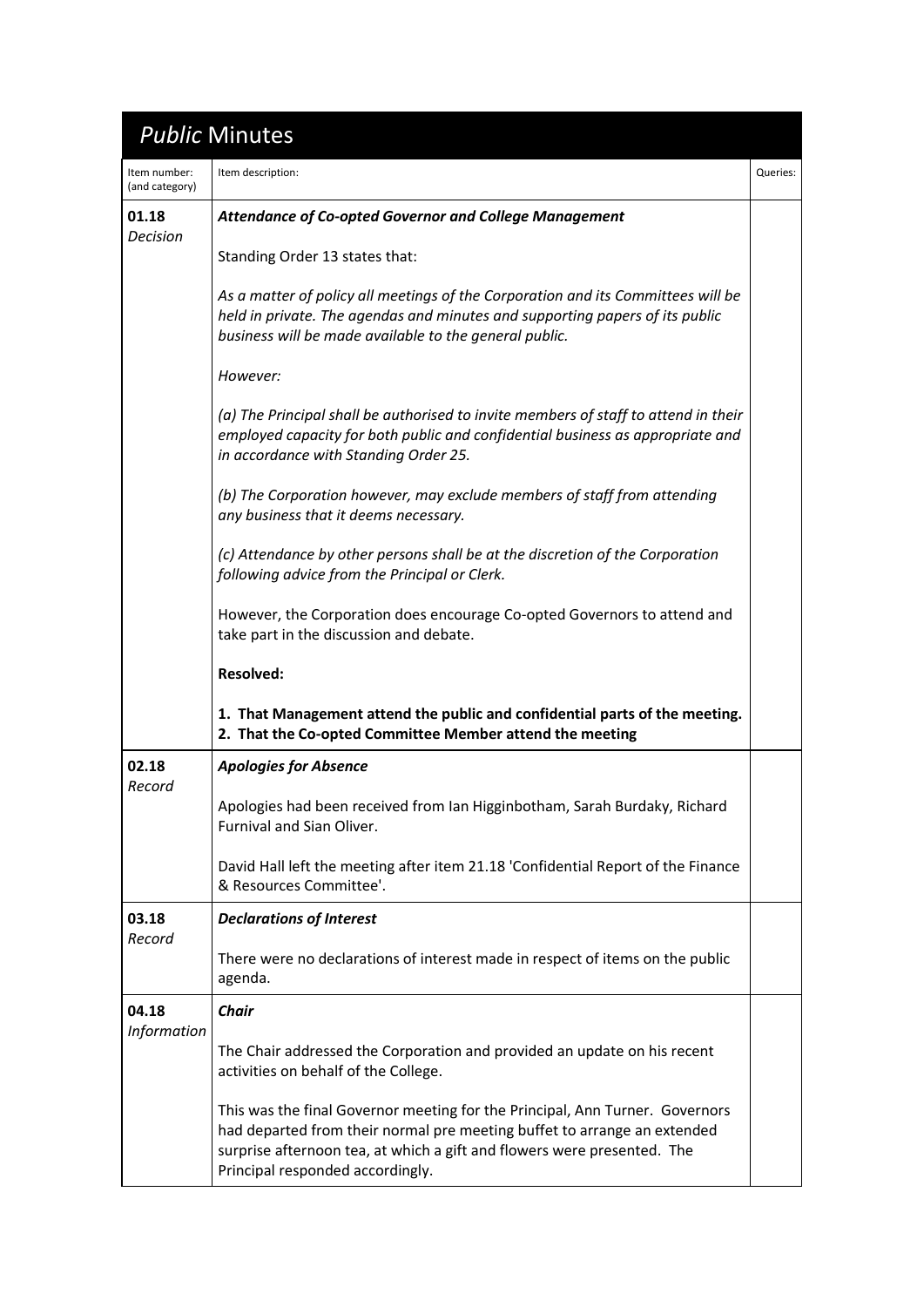|                             | Adrian Boreham was attending his final meeting as his second term of office as<br>Support Staff Governor came to a close, meaning he was required to retire<br>from the Board.<br>Ian Douglass, former Chair of Finance & Resources Committee was also retiring<br>from the Board as was Sarah Burdaky, Finance & Resources Committee<br>member.<br>Presentations were made to Adrian and Ian and members acknowledged their<br>excellent contributions and wished them well. Thanks and good wishes were<br>extended to Sarah who was unable to be at the meeting.<br>Barbara Godby, recently appointed as Co-opted Committee member to Audit &<br>Governance Committee was warmly welcomed to the meeting.<br><b>Resolved:</b><br>That the Chair's Opening Remarks be received. |  |
|-----------------------------|-----------------------------------------------------------------------------------------------------------------------------------------------------------------------------------------------------------------------------------------------------------------------------------------------------------------------------------------------------------------------------------------------------------------------------------------------------------------------------------------------------------------------------------------------------------------------------------------------------------------------------------------------------------------------------------------------------------------------------------------------------------------------------------|--|
| 05.18<br>Information        | Correspondence<br>Members gave consideration to the termly letter received from Richard                                                                                                                                                                                                                                                                                                                                                                                                                                                                                                                                                                                                                                                                                           |  |
|                             | Atkins, FE Commissioner and to his Annual Report for 2016 - 2017.                                                                                                                                                                                                                                                                                                                                                                                                                                                                                                                                                                                                                                                                                                                 |  |
|                             | <b>Resolved:</b>                                                                                                                                                                                                                                                                                                                                                                                                                                                                                                                                                                                                                                                                                                                                                                  |  |
|                             | That Corporation noted the correspondence.                                                                                                                                                                                                                                                                                                                                                                                                                                                                                                                                                                                                                                                                                                                                        |  |
| 06.18<br><b>Information</b> | <b>Report of the Myerscough Students Union</b>                                                                                                                                                                                                                                                                                                                                                                                                                                                                                                                                                                                                                                                                                                                                    |  |
|                             | Corporation gave consideration to the MSU report. The report provided details<br>of fundraising, community and social activities. Attention had been given to<br>collection of data and survey activities to inform the MSU programme of<br>activities.                                                                                                                                                                                                                                                                                                                                                                                                                                                                                                                           |  |
|                             | Student elections were currently taking place for MSU positions.                                                                                                                                                                                                                                                                                                                                                                                                                                                                                                                                                                                                                                                                                                                  |  |
|                             | Members were appreciative of the information provided, the range of activities<br>and commented on the value of the MSU's community links. Student<br>Governor, Syd Barwick updated members on the Eco project that he was<br>leading.                                                                                                                                                                                                                                                                                                                                                                                                                                                                                                                                            |  |
|                             | Members advised that the MSU be provided with a reporting Matrix and some<br>training to structure it's report.                                                                                                                                                                                                                                                                                                                                                                                                                                                                                                                                                                                                                                                                   |  |
|                             | <b>Resolved:</b>                                                                                                                                                                                                                                                                                                                                                                                                                                                                                                                                                                                                                                                                                                                                                                  |  |
|                             | That the MSU Report be received and actions noted.                                                                                                                                                                                                                                                                                                                                                                                                                                                                                                                                                                                                                                                                                                                                |  |
|                             |                                                                                                                                                                                                                                                                                                                                                                                                                                                                                                                                                                                                                                                                                                                                                                                   |  |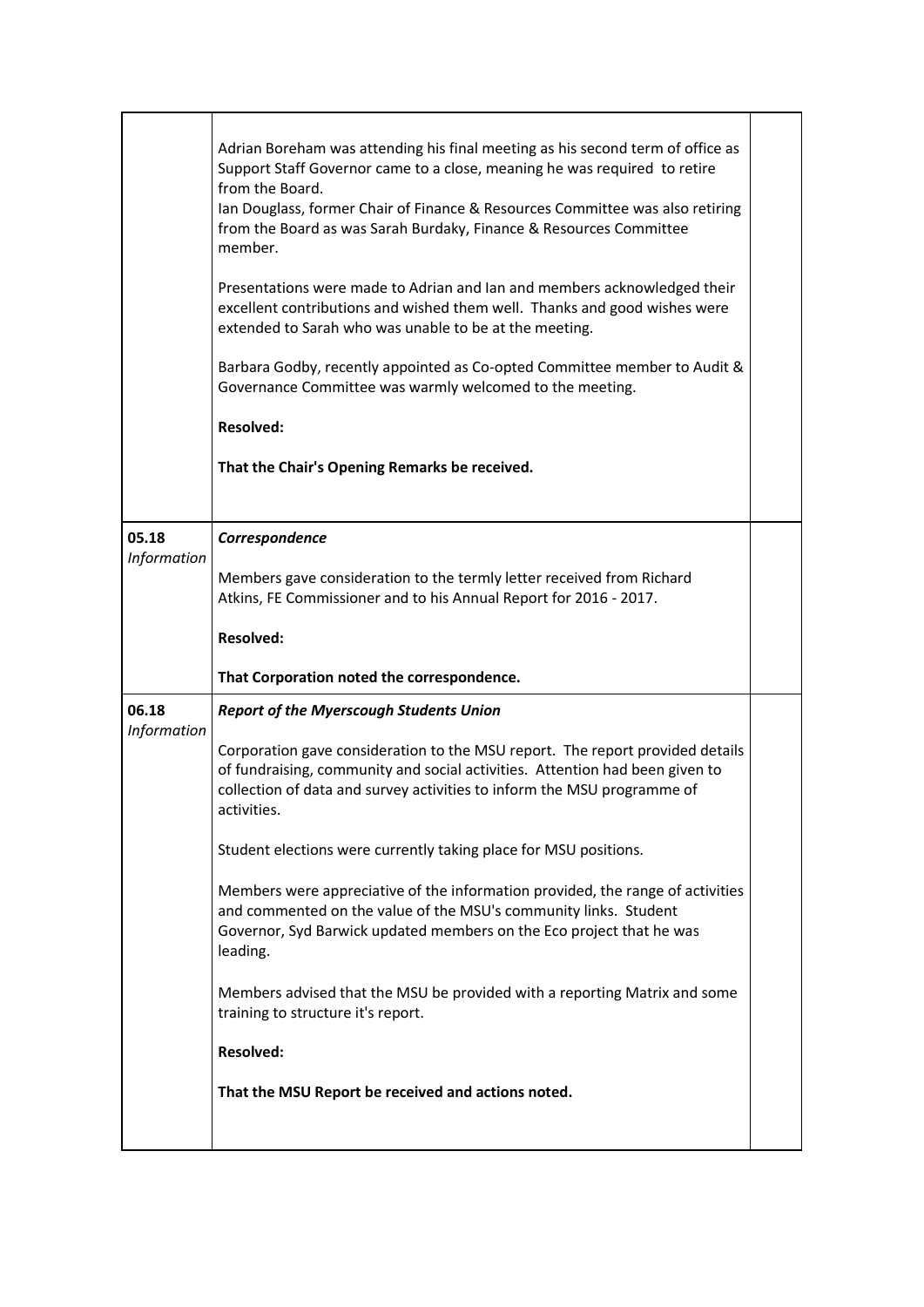| 07.18<br>Record          | <b>Governors Engagement Programme</b>                                                                                                                                                                                                                                                                                                                                                                                                                                                                                                                                                                                                                                                                                          |  |
|--------------------------|--------------------------------------------------------------------------------------------------------------------------------------------------------------------------------------------------------------------------------------------------------------------------------------------------------------------------------------------------------------------------------------------------------------------------------------------------------------------------------------------------------------------------------------------------------------------------------------------------------------------------------------------------------------------------------------------------------------------------------|--|
|                          | College activities and events continue to be circulated to Governors with<br>records held of attendance.                                                                                                                                                                                                                                                                                                                                                                                                                                                                                                                                                                                                                       |  |
|                          | <b>Resolved:</b>                                                                                                                                                                                                                                                                                                                                                                                                                                                                                                                                                                                                                                                                                                               |  |
|                          | That the Governor Engagement Programme be noted.                                                                                                                                                                                                                                                                                                                                                                                                                                                                                                                                                                                                                                                                               |  |
| 08.18<br><b>Decision</b> | Report of the Audit and Governance Committee 6 February 2018                                                                                                                                                                                                                                                                                                                                                                                                                                                                                                                                                                                                                                                                   |  |
|                          | Corporation gave consideration to the Report of the Audit and Governance<br>Committee.                                                                                                                                                                                                                                                                                                                                                                                                                                                                                                                                                                                                                                         |  |
|                          | Revised Internal Audit Plan 2017/2018                                                                                                                                                                                                                                                                                                                                                                                                                                                                                                                                                                                                                                                                                          |  |
|                          | The additional report commissioned on Disaster Recovery considered at the<br>November meeting meant that to complete all assignments, the audit days<br>would increase to 36 from the 32 agreed and so over budget. The two<br>outstanding assignments were, 'Financial Systems Review - The Farm' and<br>'Payroll part time payment portal'.<br>Corporation concurred with Audit & Governance Committee's<br>recommendation to increase the budget by £1,944 to facilitate the completion<br>of the Audit Plan for 2017/2018.                                                                                                                                                                                                 |  |
|                          | <b>Corporation Vacancies</b><br>Reported at minute item: 15.8.                                                                                                                                                                                                                                                                                                                                                                                                                                                                                                                                                                                                                                                                 |  |
|                          | <b>Internal Audits</b>                                                                                                                                                                                                                                                                                                                                                                                                                                                                                                                                                                                                                                                                                                         |  |
|                          | IT Cyber Risks GDPR - The General Data Regulations.<br>The GDPR regulations come into effect on 25 May 2018. In October 2017, an<br>internal audit was commissioned to provide a factual report on the College's<br>current processes against ten key GDPR areas. The findings supplemented the<br>College's own Action Plan. In addition key control areas were tested against<br>cyber activity within the College.<br>The report made 16 recommendations to continue the work towards GDPR<br>compliance prior to the law change. Management indicated good progress<br>with compliance being in place according to time frames.<br>Corporation noted that a GDPR update would be provided at the Training Day<br>in April. |  |
|                          | <b>Internal Audit Progress Report</b><br>The report gave an overview of activity against the Internal Audit Plan which<br>had been set in June 2017. There was good progress in implementing<br>recommendations.                                                                                                                                                                                                                                                                                                                                                                                                                                                                                                               |  |
|                          | <b>Internal Audit Progress Report and Summary Report Update</b><br>In total 5 recommendations were made of which 3 (60%) had been<br>implemented and 2 (40%) were on-going and none were outstanding.                                                                                                                                                                                                                                                                                                                                                                                                                                                                                                                          |  |
|                          | <b>Strategic Risk Management and Governance Risks</b><br>Consideration was given to the Risk Management Summary Plan 2017 / 2018<br>which focused on the key strategic risks on the Risk Register and highlighted                                                                                                                                                                                                                                                                                                                                                                                                                                                                                                              |  |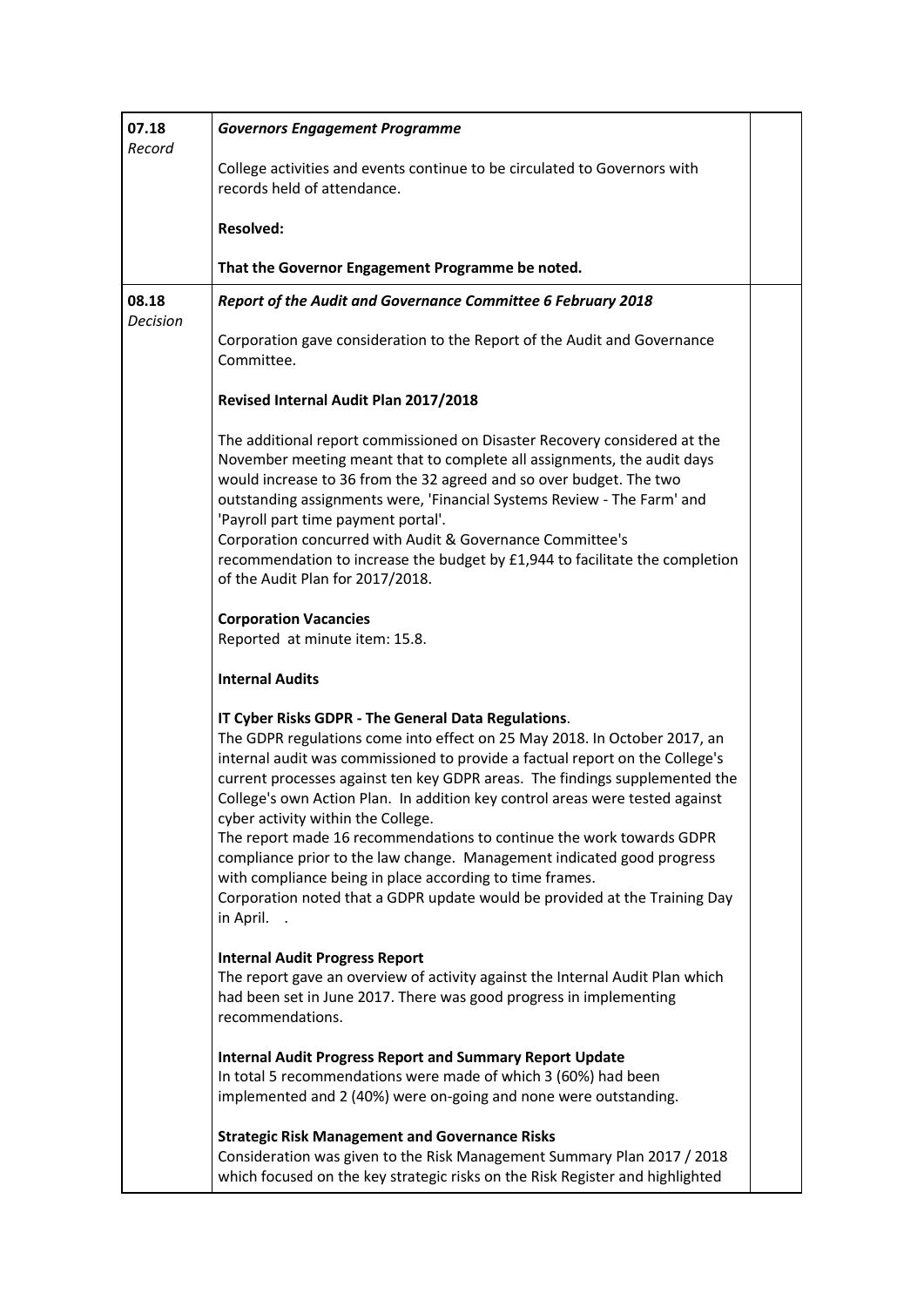any changes. The report also included the Governance risks from the Risk Register. The Committee asked that GDPR requirements be added to the register as a high priority.

### **Data Returns Report**

Reports to the funding bodies had been submitted on time.

#### **Subcontracting Arrangements**

The report provided details of numbers enrolled, the funding value, success rates and the reasons for subcontracting the provision.

Lynwood in Dorset had appealed to the ESFA for funding to deliver veterinary nursing apprenticeships. As Lynwood was too small to apply for funding in their own right they needed a partner such as Myerscough. Negotiations were ongoing with Lynwood and the ESFA for the contract, at a value of circa £220k with Myerscough to receive 15% and oversee the quality.

Myerscough had entered into a sub-contracting arrangement with Northern Rail. Sixteen learners had enrolled onto the first year of the programme meaning payments would begin in year 2017/18.

Members noted the subcontracted provision widened participation and served community need

#### **Skills Audit**

Governors had completed the survey which aided recruitment decisions. Overall, the report indicated a strong Board with a good spread of skills and did not point to any one area where there was a clear deficiency.

**Corporation Quality Improvement Plan -** Members were satisfied with progress against actions.

**Away Event -** The training event would be held in-house on 20 April 2018. An external speaker was confirmed and the programme would be finalised shortly taking into account member input and suggestions. The Clerk would circulate a meeting programme prior to the event.

Corporation endorsed Audit & Governance Committee recommendations.

### **Resolved:**

- 1. **That the Audit & Governance Report of 6 February 2018 be received.**
- 2. **That the Internal Audit Budget be increased by an additional £1,944 to facilitate the completion of the 2017 / 2018 Audit Plan**.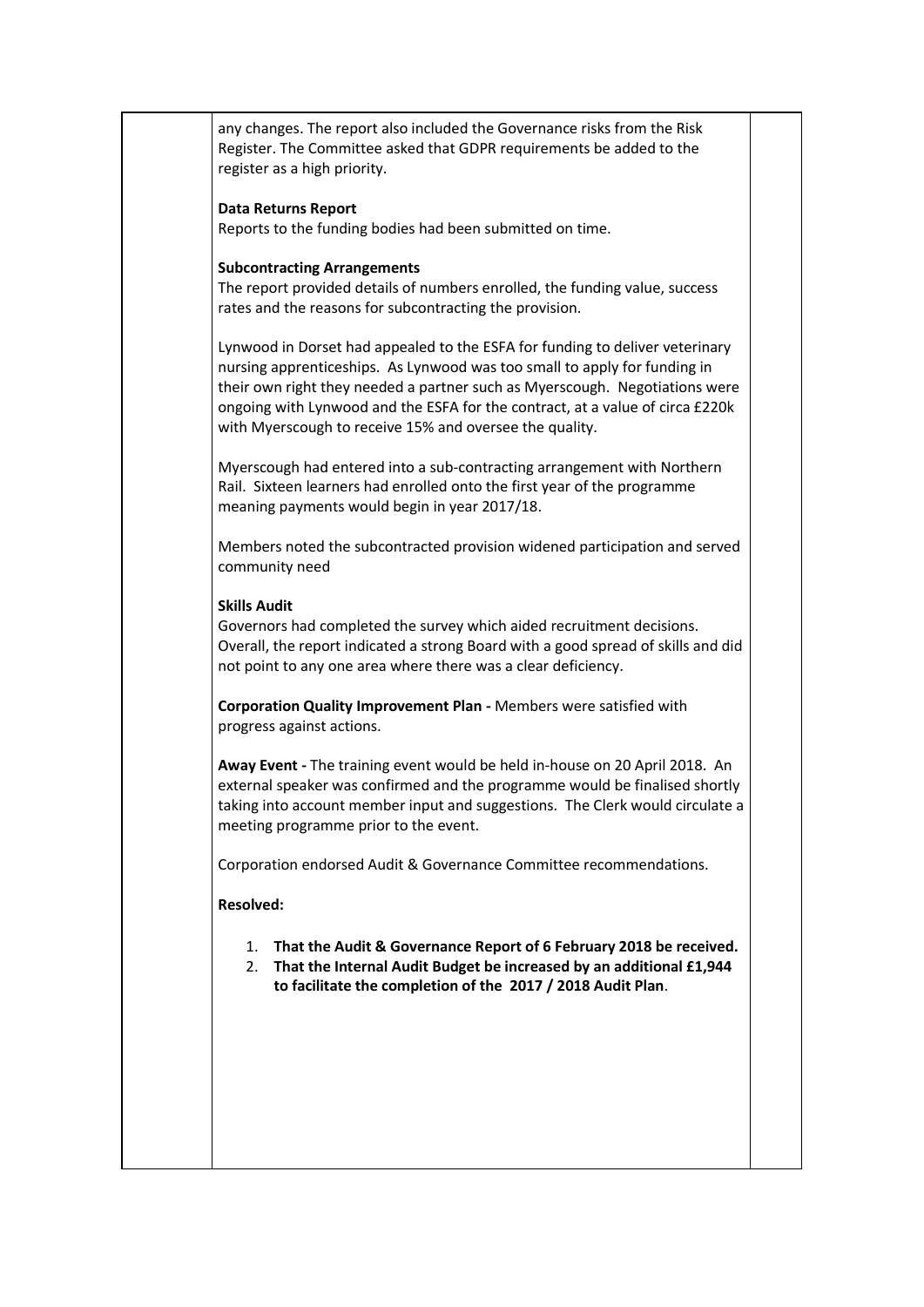| 09.18<br><b>Decision</b> | <b>Report of the Finance and Resources Committee</b>                                                                                                                                                                                                                                                                                                                                                                                                            |  |
|--------------------------|-----------------------------------------------------------------------------------------------------------------------------------------------------------------------------------------------------------------------------------------------------------------------------------------------------------------------------------------------------------------------------------------------------------------------------------------------------------------|--|
|                          | Corporation gave consideration to the report of the Finance & Resources<br>Committee.                                                                                                                                                                                                                                                                                                                                                                           |  |
|                          | <b>Matters requiring a decision:</b>                                                                                                                                                                                                                                                                                                                                                                                                                            |  |
|                          | Further Education Tuition Fees 2018 / 2019                                                                                                                                                                                                                                                                                                                                                                                                                      |  |
|                          | Corporation endorsed the recommendations on FE full and part time tuition<br>fees for 2018 / 19 for Adult Learners, Overseas students and students expected<br>by the ESFA to co-fund their course fee according to the shedule circulated<br>with the agenda.<br>In compliance with Consumer Protection legislation, College Tuition Fees are<br>published.                                                                                                    |  |
|                          | <b>Matters for information:</b>                                                                                                                                                                                                                                                                                                                                                                                                                                 |  |
|                          | The Principals Strategic Plan Progress Report 2017 / 2018.<br>Financial Position Statement for Period Ended 31 January 2018 including<br>Investments.                                                                                                                                                                                                                                                                                                           |  |
|                          | Capital Expenditure Report for Period Ended 31 January 2018.<br>Myerscough Ventures Report for Period Ended 31 January 2018.                                                                                                                                                                                                                                                                                                                                    |  |
|                          | The Committee received the regular reports on the various aspects of the<br>College finances for the period ended 31 January 2018.                                                                                                                                                                                                                                                                                                                              |  |
|                          | The surplus as a percentage of income (pre FRS17) was on target at 3.4%, the<br>balance sheet was healthy with a current ratio of 1:1.25 and cash days of<br>61.0. Turnover was slightly behind profile at £15.13m but better than the<br>same period last year which was £14.27m. In the main the financial key<br>performance indicators were on or above target.<br>Overall income was £208k (1.4%) less than budget but £856k (6.0%) ahead of<br>last year. |  |
|                          | Recruitment for $16 - 18$ year old was ahead of last year and very slightly<br>behind target.<br>Adult classroom based income, HE postgraduate number and research income<br>were behind target.                                                                                                                                                                                                                                                                |  |
|                          | Staff costs as a percentage of income was 54.4% against a target of 55.4%.<br>Direct pay costs were £199k (3.6%) less than budget and £91k (1.7%) lower<br>than this time last year.                                                                                                                                                                                                                                                                            |  |
|                          | Myerscough Ventures was ahead of budget by £20k (1.2%) making a total<br>contribution of £670,151 after period 6. Following a review of the provision of<br>residential accommodation numbers were up on last year. There were<br>currently 660 bed spaces with around ten vacant at any one time. Although<br>block release for areas such as Vet Nursing impacted on these figures.                                                                           |  |
|                          | The Farm budget was being closely monitored and to date the gross margin<br>was £12k adverse to budget. The report on the Farm also included a copy of<br>the Farm Improvement Plan which was welcomed by Governors.                                                                                                                                                                                                                                            |  |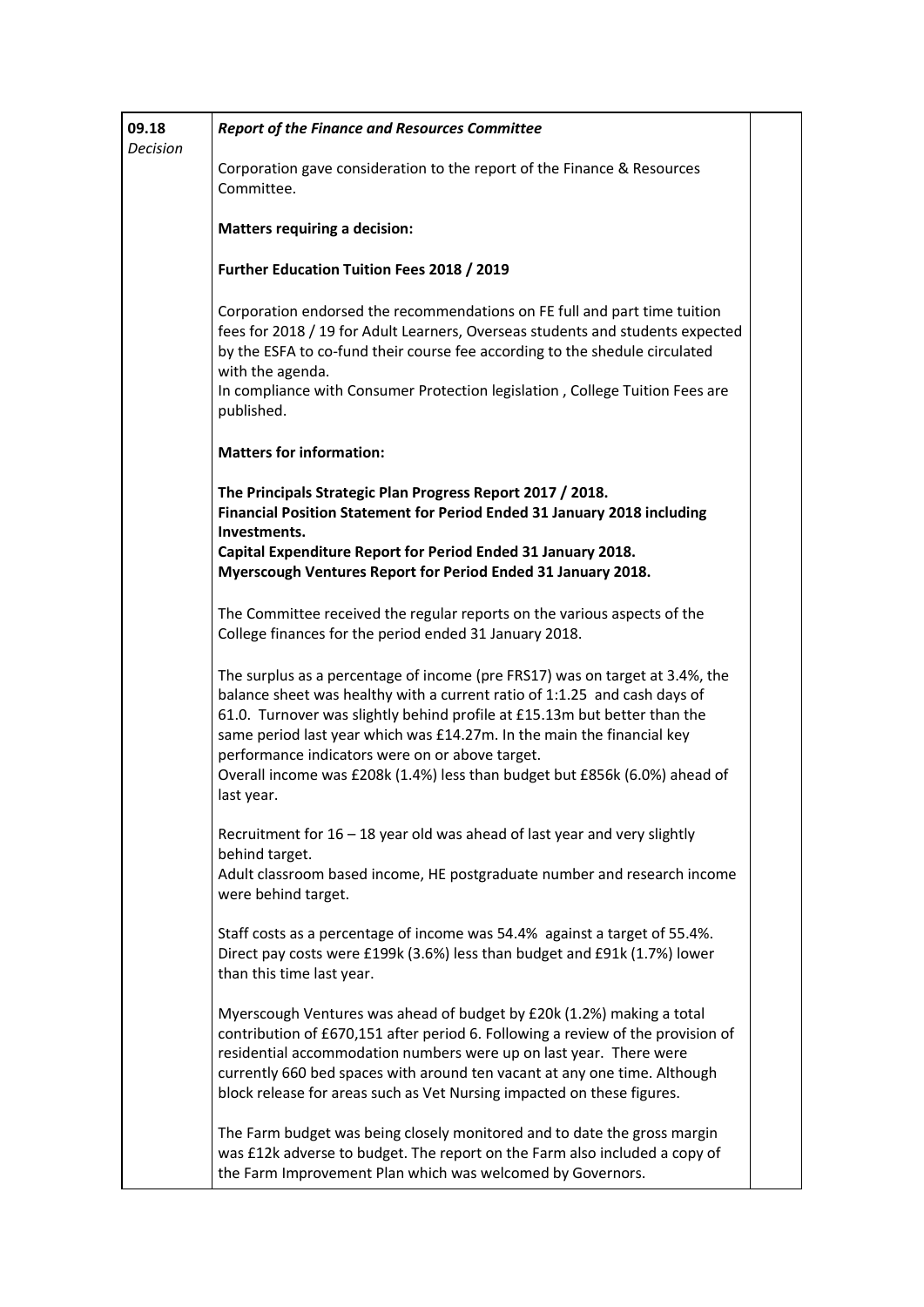| The report also indicated that the capital plan projects were meeting targets.                                                                                                                                                                                              |  |
|-----------------------------------------------------------------------------------------------------------------------------------------------------------------------------------------------------------------------------------------------------------------------------|--|
|                                                                                                                                                                                                                                                                             |  |
| The Committee wished to see a marketing plan produced for the FFIT to<br>initiate increased commercial use of the building.                                                                                                                                                 |  |
| Finance & Resources Committee had noted good performance in controlling<br>costs and achievement of a surplus despite income being behind targeted<br>levels.                                                                                                               |  |
| <b>Strategic Risk Register</b>                                                                                                                                                                                                                                              |  |
| The risk referring to High Needs Funding received scrutiny as members sought<br>clarification on the appeal for funding for additional learners for 2018 / 19 so<br>allowing growth in this area of provision as reflected in the 2017 / 18 over<br>recruitment.            |  |
| Corporation noted the discussion focused on the Food Farming Innovation and<br>Technology (FFIT) Centre under the risk, 'Failure to attract levels of income<br>from all other external forecasts'.                                                                         |  |
| <b>College Funding Update</b>                                                                                                                                                                                                                                               |  |
| Reported at minute 21.18.                                                                                                                                                                                                                                                   |  |
| The ESFA contract allocation for 2017 /18 provides funding for 1649 students<br>with a value of £11,902,545. Members had noted the criteria for allocation of<br>funding indicated levels would be lower than the previous year.                                            |  |
| There was an appeal outstanding for increased allocation for High Needs<br>Learners.                                                                                                                                                                                        |  |
| A series of Strategic Planning Group meetings to identify efficiency savings to<br>match the expected reductions in ESFA FE grants for 2018 // 19 had been held.                                                                                                            |  |
| <b>Financial Regulations - Annual Review</b>                                                                                                                                                                                                                                |  |
| The amendments in the main focused on changes of updated OJEY financial<br>limits and roles within the year, increase in thresholds for formal tenders and<br>an additional section on expenditure incurred in respect of a Disaster<br>Recovery/Business Continuity Event. |  |
| Corporation noted the explanation with regard to regular usage of individual<br>contractors had been refined.                                                                                                                                                               |  |
| <b>Policy on Subcontracting - Review</b>                                                                                                                                                                                                                                    |  |
| In compliance with SFA funding the policy had been reviewed.                                                                                                                                                                                                                |  |
| Human Resources for the Period Ending 31 January 2018<br>Health and Safety Report for the Period Ended 31 January 2018<br>The Committee had scrutinised reports, received information and was assured<br>of effective management in these areas.                            |  |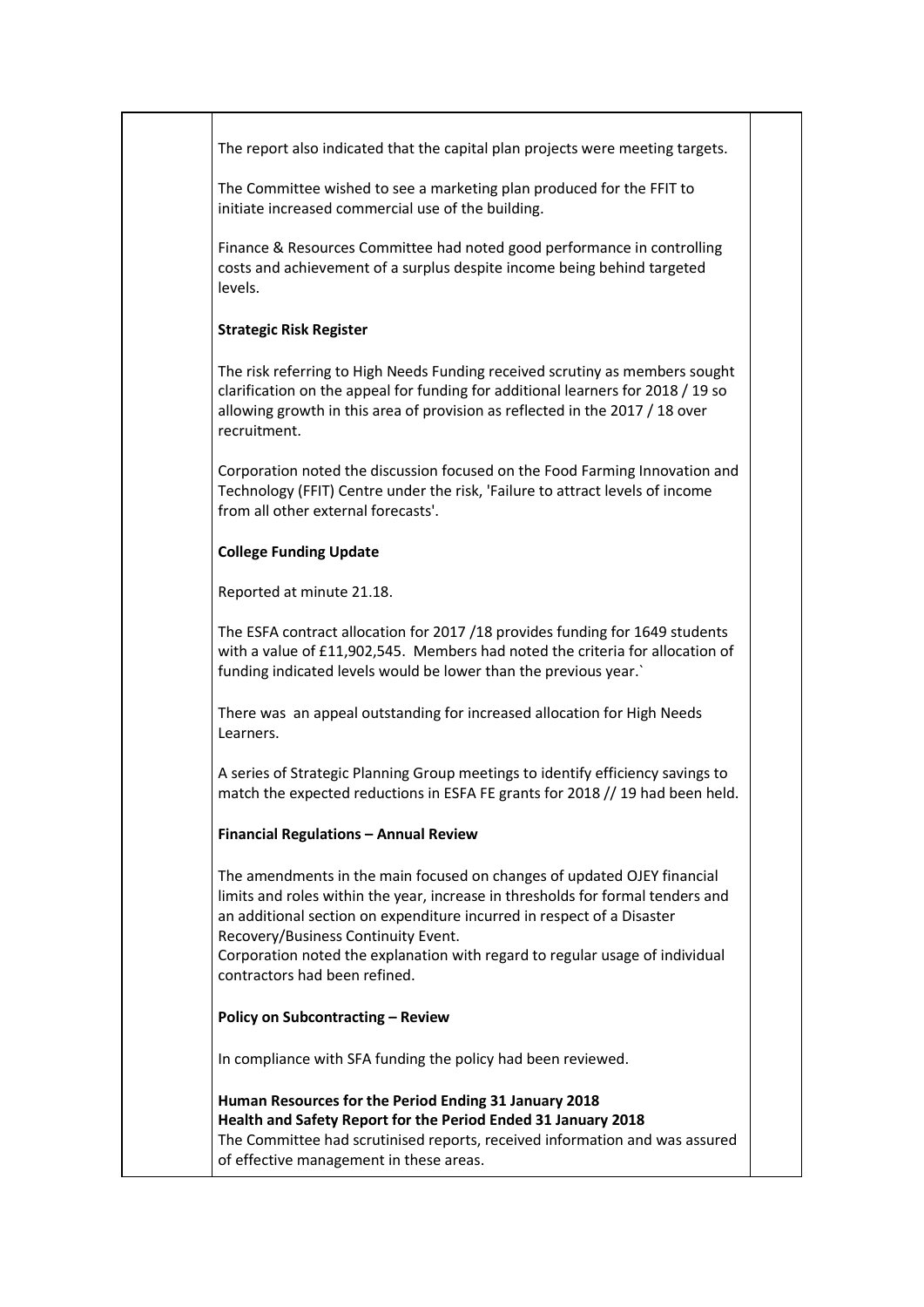|                          | Members had asked about insurance claims resulting from the accidents<br>reported and asked that future reports include this information.                                                                                                                                                                                                                       |  |
|--------------------------|-----------------------------------------------------------------------------------------------------------------------------------------------------------------------------------------------------------------------------------------------------------------------------------------------------------------------------------------------------------------|--|
|                          | <b>Resolved:</b>                                                                                                                                                                                                                                                                                                                                                |  |
|                          | That the Tuition Fees for 2018 / 2019 as detailed in the report be<br>1.<br>agreed.<br>That the matters for information be received.<br>2.                                                                                                                                                                                                                      |  |
| 10.18<br><b>Decision</b> | <b>Report of the Quality and Standards Committee</b>                                                                                                                                                                                                                                                                                                            |  |
|                          | Corporation gave consideration to the report of the Quality & Standards<br>Committee of 27 February 2018.                                                                                                                                                                                                                                                       |  |
|                          | Performance Data 2017/2018                                                                                                                                                                                                                                                                                                                                      |  |
|                          | The Committee had reviewed performance for the current year as follows:                                                                                                                                                                                                                                                                                         |  |
|                          | Strategic Plan Progress Report 2017/2018.<br><b>Current Year Data:</b><br><b>FE</b><br>HE<br><b>Work Based Learning</b>                                                                                                                                                                                                                                         |  |
|                          | The Committee had considered the reports.                                                                                                                                                                                                                                                                                                                       |  |
|                          | FE Attendance was at high levels, 97% across all Centres, and the improvement<br>at Croxteth continued at 95%.<br>Retention averaged at 98% across all Centres and punctuality was 99%.<br>Recruitment remained above target and would continue to be monitored<br>throughout the year. Adult 19plus was currently below target.                                |  |
|                          | HE recruitment was below target at 606 but slightly above this time last year.<br>Lower HE recruitment at the present time was common across the sector.<br>Retention was high at 99% with attendance at 90%.<br>Education Non-Continuation between years 1 & 2 at 10.7% compared<br>favourably with the national average of 14% and the College target of 12%. |  |
|                          | The College was subject to quinquennial Periodic Course Review (PCR) by the<br>University in December 2017. The review was highly successful with all<br>programmes re-approved.                                                                                                                                                                                |  |
|                          | Proposals for new higher education programmes had been submitted to UCLan<br>and would be going through University course approval processes.                                                                                                                                                                                                                   |  |
|                          | Research publications were largely on track to meet target.                                                                                                                                                                                                                                                                                                     |  |
|                          | The College had submitted to the Teaching Excellence and Student Outcomes<br>Framework. TEF metrics were an improvement on the previous year where<br>College gained a 'Silver' award.                                                                                                                                                                          |  |
|                          | Apprenticeship and Skills the report illustrated a positive position with overall                                                                                                                                                                                                                                                                               |  |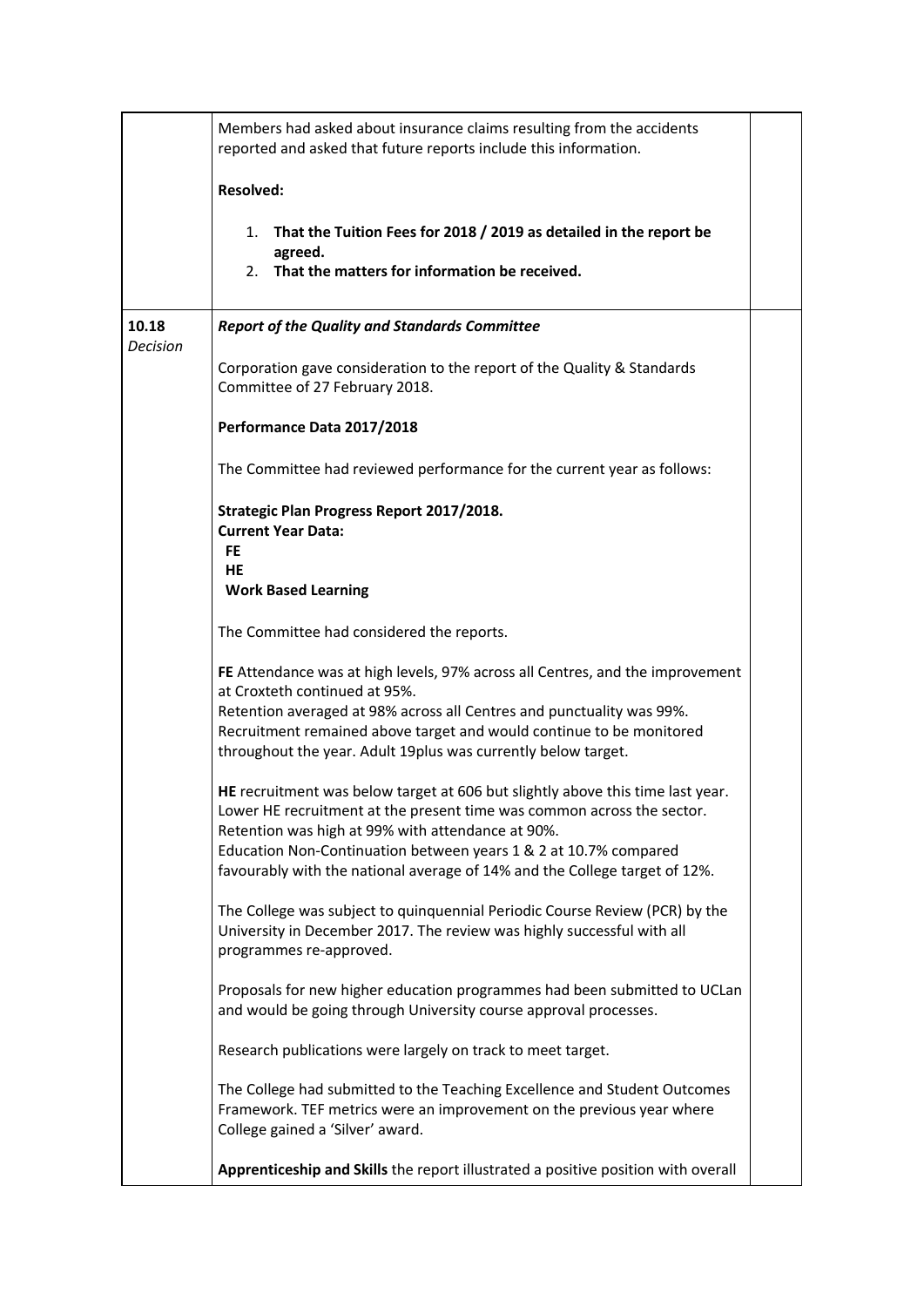success higher when compared to the same period last year although it was unlikely the aspirational targets of 65% timely would be met. Enrolment figures indicated growth. College was experiencing recruitment problems for Construction Skills staff. Further actions included attention to achievement gaps and attention to the agricultural area. Recent changes in Apprenticeships & Skills staffing had resulted in reorganisation of the departmental structure. The introduction of Performance Boards for Apprenticeships and Skills was seen as a positive move by the recent Landex Peer Review. Overall the Committee drew encouragement from the reports. **Learner Voice** Overall feedback was positive and results fed back to learning areas for action. The data was reviewed at the Curriculum Quality Group and the Quality Monitoring Strategy Meeting and fed into academic and support selfassessment reports. **Teaching and Learning and Assessment Report** At the time of the report 46% of staff had been observed with 98% of lessons graded as 1 or 2. The number observed at this stage was lower, though more in depth than the previous year due to the roll out of a new coaching / reflective based system. **Equality, Diversity and Inclusion Action Plan** Corporation noted that a number of actions in the plan had been completed and the remainder were in progress. **Quality Improvement Plan 2017/2018**  Members were updated on progress against targets. **LANDEX Peer Review Report** Corporation noted the very positive Landex Peer Review Report and the value of benchmarking and external reviews. **Strategic Risk Register** Quality & Standards Committee had considered risks relative to its area of operation. Delivery of T levels and introduction of end assessments for City and Guilds new technical qualifications and apprentices would be incorporated in the register. **Resolved: That the report of the Quality & Standards Committee of 27 February 2018 be received**.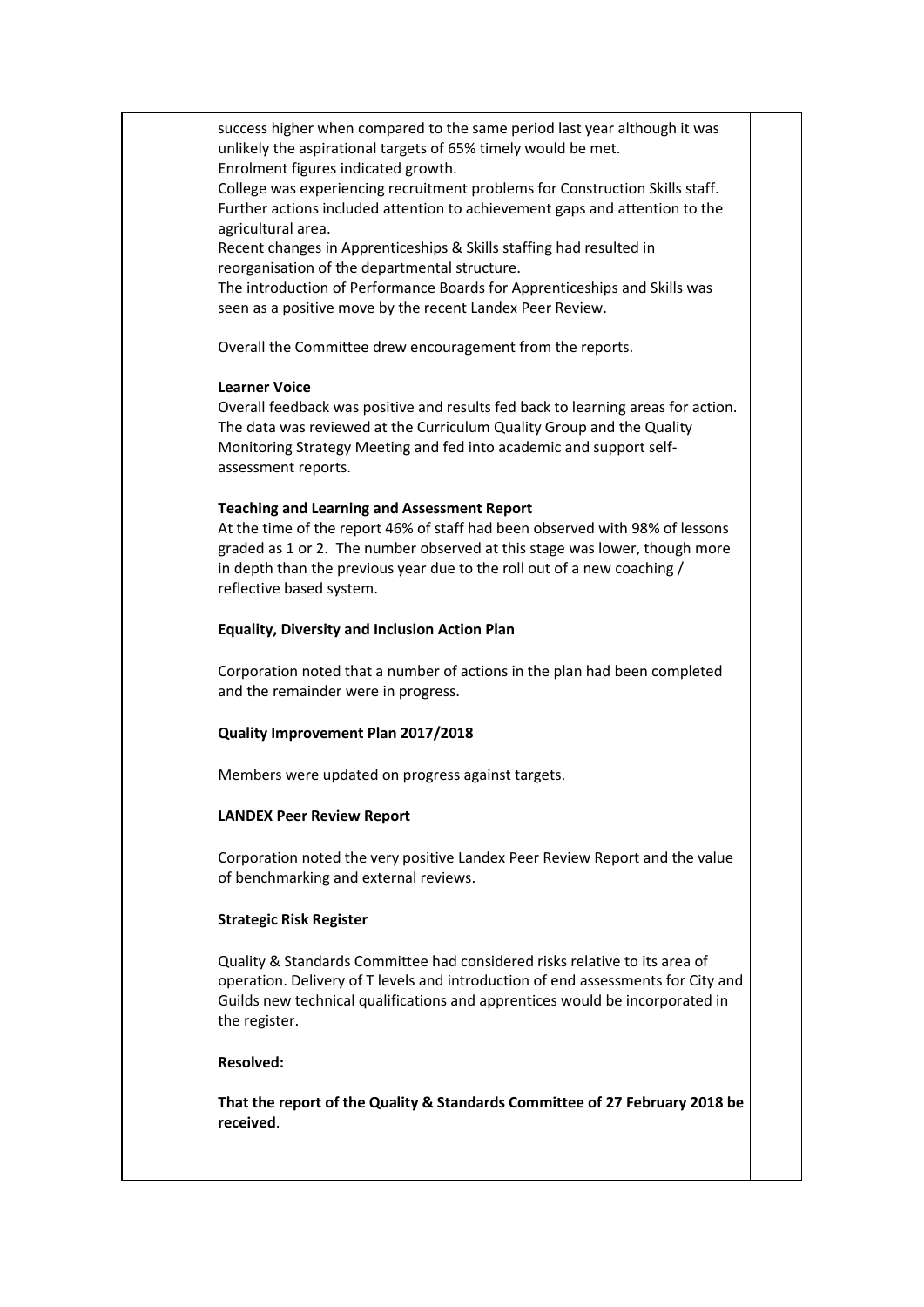| 11.18<br><b>Decision</b> | <b>Statutory Risk Register</b>                                                                                                                                                                                                                                                                                 |  |
|--------------------------|----------------------------------------------------------------------------------------------------------------------------------------------------------------------------------------------------------------------------------------------------------------------------------------------------------------|--|
|                          | The report contained the twelve highest risks taken from all registers across<br>the College.                                                                                                                                                                                                                  |  |
|                          | Changes were highlighted.                                                                                                                                                                                                                                                                                      |  |
|                          | Corporation gave close attention to the risks and made particular mention of<br>Risk 3a concerning Higher Education income targets and were assured that,<br>indicators for recruitment for 2018/19 were consistent with the previous year<br>at this stage, despite the fall in demographics.                 |  |
|                          | Members noted that Risk 7g concerning Cross College legislation included<br>detail on implementation of General Data Protection Regulations, GDPR.                                                                                                                                                             |  |
|                          | Members also noted that in April all senior post holder positions would be<br>filled following Ann Turner's retirement with Alison Robinson taking up the<br>Post of Chief Executive & Principal and Steven Downham-Clarke commencing<br>as Vice Principal & Deputy Chief Executive.                           |  |
|                          | <b>Resolved:</b>                                                                                                                                                                                                                                                                                               |  |
|                          | That the Risk Report be received.                                                                                                                                                                                                                                                                              |  |
| 12.18<br><b>Decision</b> | <b>Ofsted Residential Inspection - Report</b>                                                                                                                                                                                                                                                                  |  |
|                          | Corporation gave consideration to the report provided by the Vice Principal on<br>the Ofsted Residential Care Inspection of 16 to 18 year old students living on<br>Campus which was held between 5th to 7th December 2017. The report<br>included an Action Plan. The formal Ofsted report was also provided. |  |
|                          | The overall judgement for the College following this rigorous inspection was<br>'Good'. However there were elements that required improvement largely<br>around safeguarding administrative procedures which were highlighted in the<br>action plan.                                                           |  |
|                          | An Ofsted Post Inspection Acton Plan Group had been set up to monitor and<br>record progress.                                                                                                                                                                                                                  |  |
|                          | Corporation wished to be kept up to date on progress and asked if Resources<br>were available to support staff with record keeping. Members also asked that<br>Audit & Governance Committee consider whether Safeguarding should be<br>added to the next years Internal Audit Plan.                            |  |
|                          | <b>Resolved:</b>                                                                                                                                                                                                                                                                                               |  |
|                          | 1. Audit & Governance Committee consider safeguarding be added to<br>next years Internal Audit Plan<br>2. That the Ofsted Residential Inspection Report be received.                                                                                                                                           |  |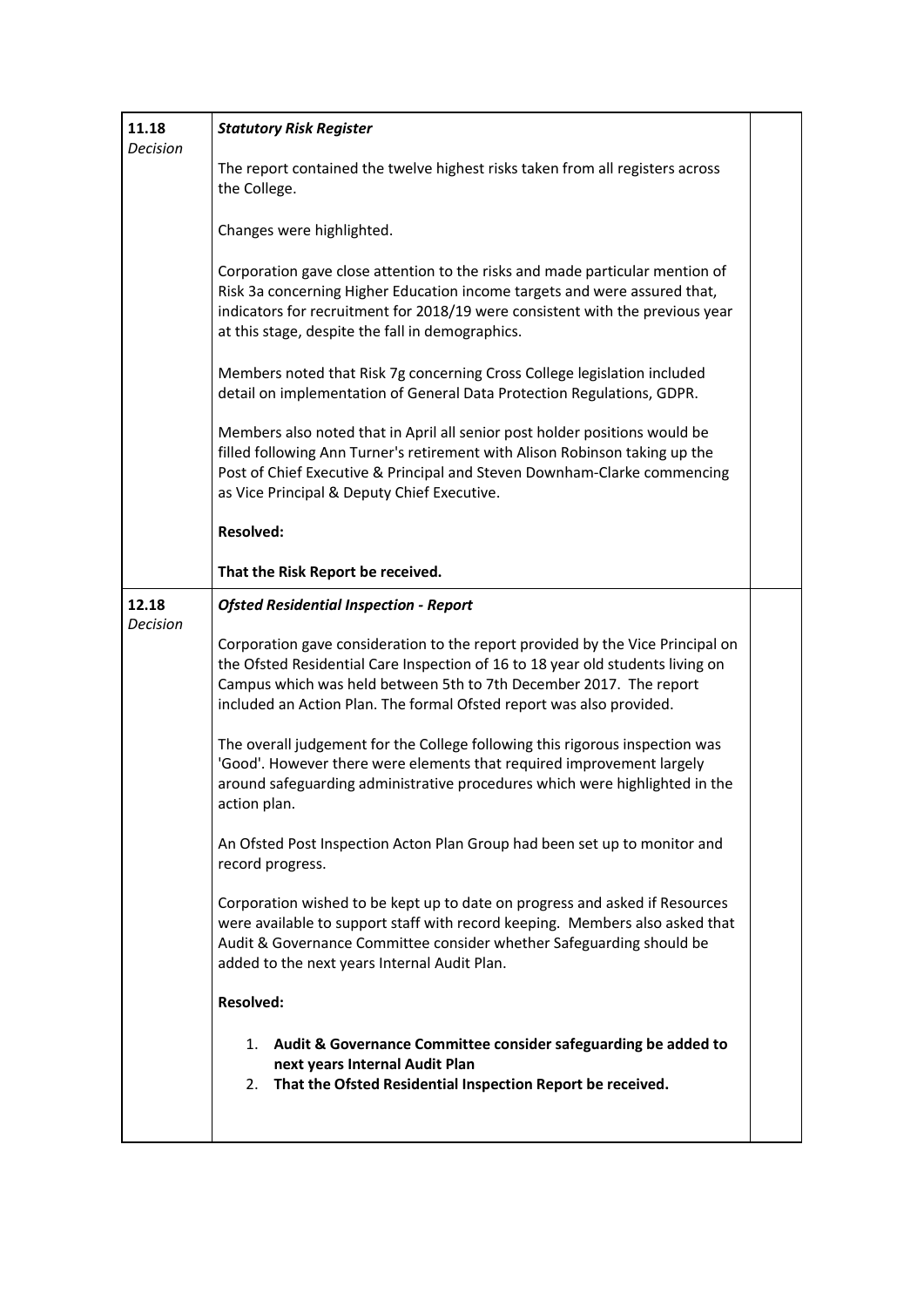| 13.18<br><b>Decision</b>    | <b>Matrix Assessment Report</b>                                                                                                                                                                                                                                                        |  |
|-----------------------------|----------------------------------------------------------------------------------------------------------------------------------------------------------------------------------------------------------------------------------------------------------------------------------------|--|
|                             | Corporation gave consideration to the Matrix Assessment Report following the<br>visit to the College on 23 to 25 January 2018.                                                                                                                                                         |  |
|                             | Matrix assessed the College's ability to deliver Information, Advice and<br>Guidance across all services for students. The report concluded that the<br>College continued to meet the standard with an increased number of areas of<br>strength and few areas for further development. |  |
|                             | <b>Resolved:</b>                                                                                                                                                                                                                                                                       |  |
|                             | That the Matrix reaccreditation be noted.                                                                                                                                                                                                                                              |  |
| 14.18<br><b>Information</b> | <b>Gender Pay Gap</b>                                                                                                                                                                                                                                                                  |  |
|                             | Corporation gave consideration to the Gender Pay Gap Report for Myerscough<br>College.                                                                                                                                                                                                 |  |
|                             | They noted the requirement for this to be published on the College Website by<br>30 March 2018 and endorsed the report as submitted.                                                                                                                                                   |  |
|                             | <b>Resolved:</b>                                                                                                                                                                                                                                                                       |  |
|                             | That the Myerscough College Gender Pay Gap Report be published on the<br>College Website by 30 March 2018.                                                                                                                                                                             |  |
| 15.18<br><b>Decision</b>    | <b>Corporation Vacancies</b>                                                                                                                                                                                                                                                           |  |
|                             | Audit & Governance Committee had given consideration to Corporation<br>vacancies, interview panel recommendations and Committee Membership and<br>made recommendations to Corporation, taking into consideration the Skills<br>Audit.                                                  |  |
|                             | There were three departures from Corporation effective from 31 March 2018,<br>independent members Sarah Burdaky and Ian Douglass and support staff<br>member Adrian Boreham.                                                                                                           |  |
|                             | The election for a Support Staff Governor had been held with over 170 support<br>staff casting votes. Three candidates stood for election. The successful<br>candidate was Debbie Clayton, Corporate Services Manager.                                                                 |  |
|                             | Alison Robinson, on taking up her appointment as Chief Executive & Principal<br>from 1 April 2018, had chosen to become a Governor.                                                                                                                                                    |  |
|                             | A revised Committee structure was provided.                                                                                                                                                                                                                                            |  |
|                             | Corporation endorsed the Audit & Governance Committee recommendations.                                                                                                                                                                                                                 |  |
|                             | <b>Resolved:</b>                                                                                                                                                                                                                                                                       |  |
|                             | That Irene Ainsworth be appointed to the Board to serve on Quality<br>& Standards Committee for a four year term of office commencing 1<br><b>April 2018.</b>                                                                                                                          |  |